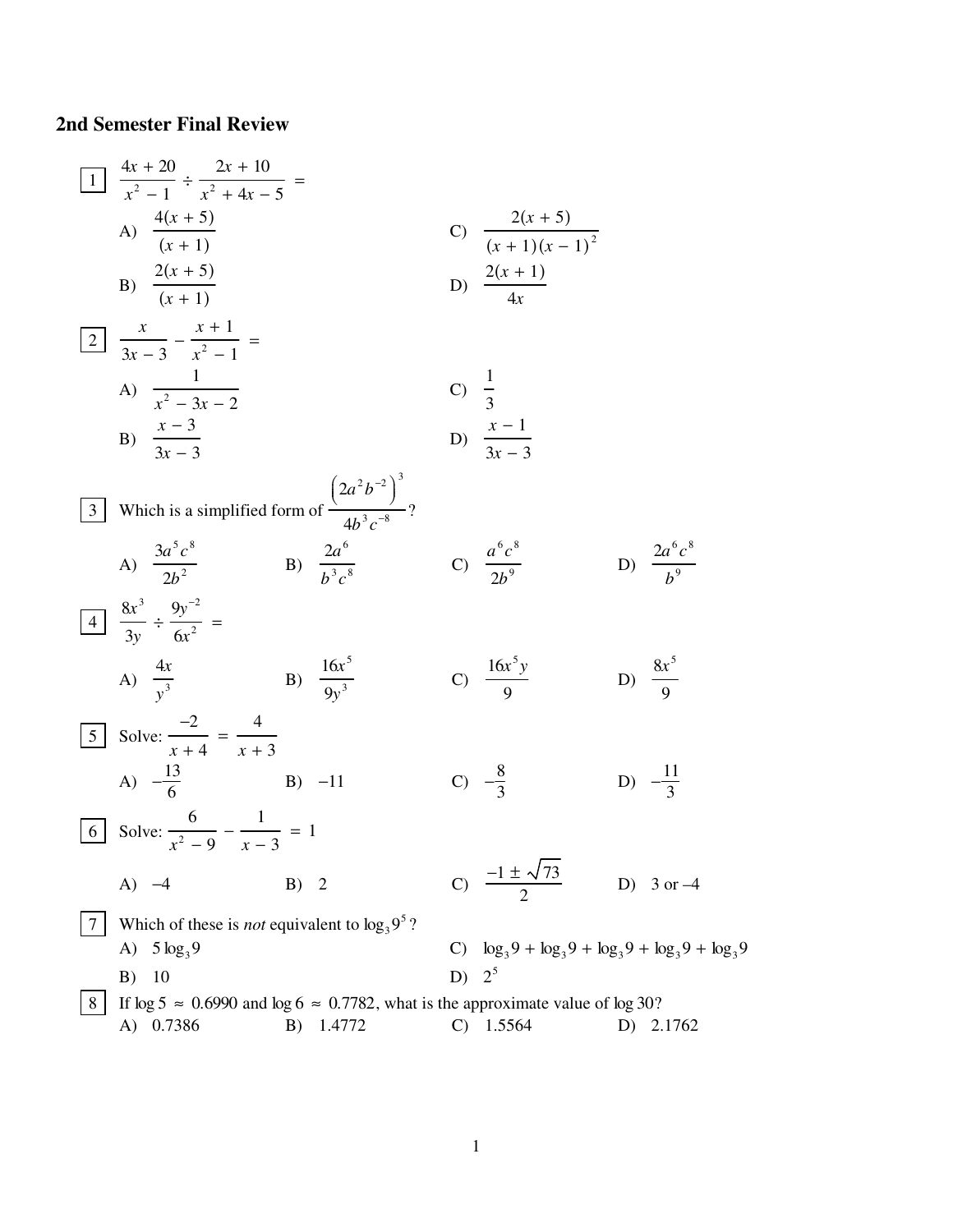9 What is the solution to the equation 
$$
2^x = 5
$$
?  
\nA)  $x = 2.5$  B)  $x = \frac{\log_{10} 5}{\log_{10} 2}$  C)  $x = \log 5$  D)  $x = \frac{\log_{10} 2}{\log_{10} 5}$   
\n10 If  $\log (5x + 20) = 3$ , what is the value of x?  
\nA)  $-\frac{19}{5}$  B)  $-\frac{17}{5}$  C) 196 D) 204  
\n111 Which is the first *incorrect* step in simplifying  $\log_8 16 + \log_8 32$ ?  
\nStep 1:  $\log_8 16 + \log_8 32 = \log_8 116 + 32$   
\nStep 2:  $\log_8 (16 \cdot 32) = \log_8 512$   
\nStep 3:  $\log_8 512 = 3$   
\nA) Step 1 B) Step 2 C) Step 3 D) Each step is correct.  
\n122 What is the missing information?  
\nlog  $5x^{-7}y^4 = \frac{7}{2} = \log 5 - 7 \log x + 4 \log y$   
\nA)  $\log 5 - \log x^{-7} + \log y^4$  C)  $\log 5 + \log x^{-7} + \log y^4$   
\nB)  $\log 5 - \log x^{-7} + \log y^4$  D)  $\frac{\log 5}{\log x^{-7}} + \log y^4$   
\n133 Three students are simplifying  $\frac{1}{2}$ . The first step for each student is shown. Which student's first step is incorrect?  
\n  
\nStudent 1:  $\frac{1}{2} = \frac{\sqrt{4}}{4^3}$   
\n  
\nStudent 2:  $\frac{1}{2} = 4\left[\frac{1}{4} + \frac{2}{3}\right]$   
\n  
\nStudent 3:  $\frac{1}{2} = 4\left[\frac{1}{2} + \frac{2}{3}\right]$   
\n  
\nStudent 3:  $\frac{1}{2} = 4\left[\frac{1}{2} - \frac{2}{3}\right]$ 

A) Student 1 B) Student 2 C) Student 3 D) Each student is correct.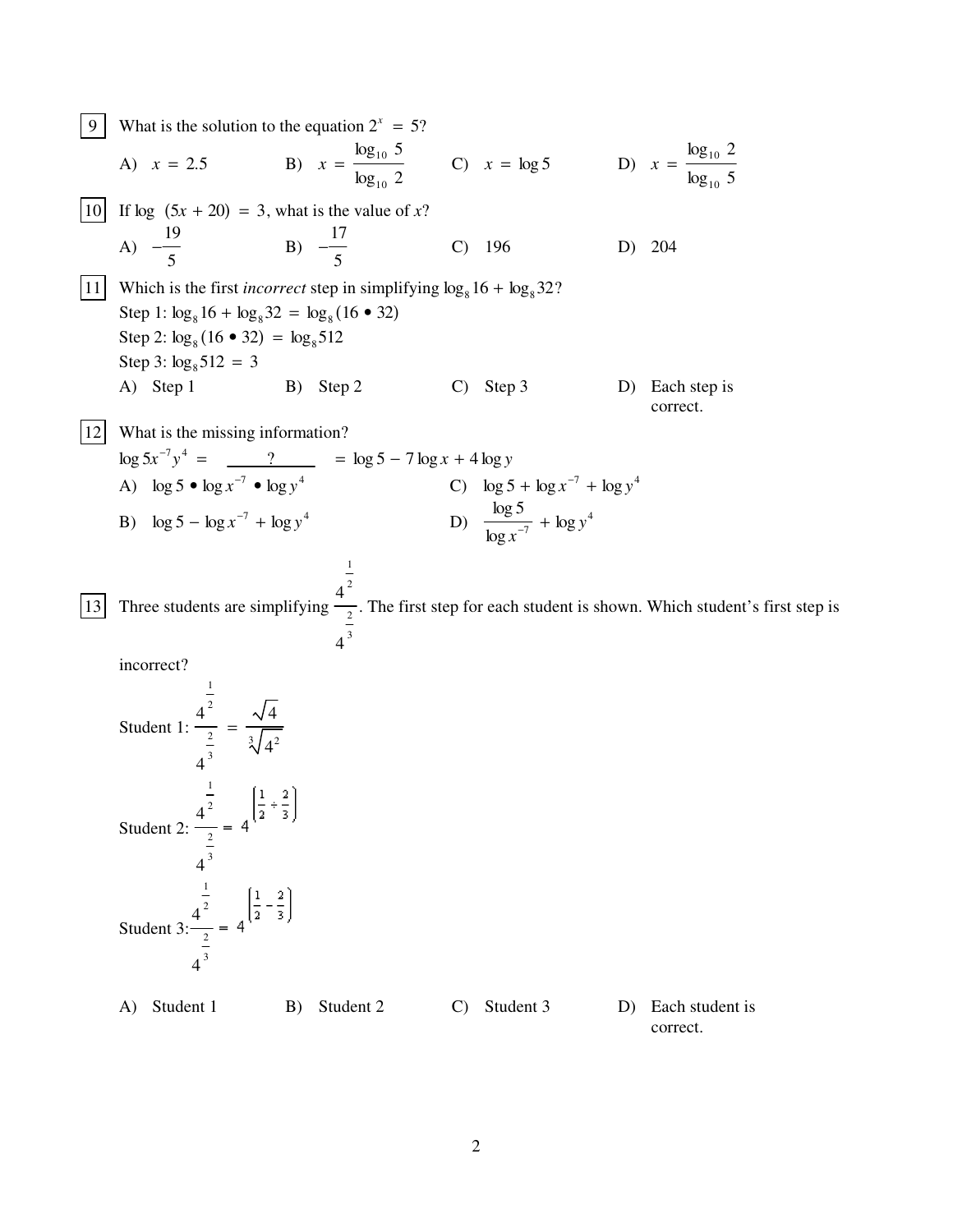14 Which is the first *incorrect* step in simplifying  $(14^{-5} \cdot 6^3)$  $(14^{-5} \cdot 6^3)$  $\big)^2$ ?

Step 1:  $(14^{-5} \cdot 6^3)$  $(14^{-5} \cdot 6^3)$  $\Big)^2 = \Bigg(\frac{6^3}{14}\Bigg)$  $14<sup>5</sup>$ Ê  $\overline{\mathcal{L}}$ ÁÁÁÁÁÁÁÁÁ ˆ  $\big)$  $\begin{bmatrix} \frac{1}{\sqrt{2}} & \frac{1}{\sqrt{2}} \\ \frac{1}{\sqrt{2}} & \frac{1}{\sqrt{2}} \end{bmatrix}$ 2 Step 2: 6 3  $14<sup>5</sup>$ Ê  $\overline{\mathcal{L}}$ ÁÁÁÁÁÁÁÁÁ ˆ  $\overline{y}$  $\begin{array}{c} \hline \end{array}$ 2 =  $6^3$  $\left(6^3\right)$  $\bigg)^2$  $\left(14^5\right)$  $\bigg)^2$ Step 3:  $6^3$  $\left(6^3\right)$  $\bigg)^2$  $\left(14^5\right)$  $\frac{6^5}{14^5}$  $14<sup>7</sup>$ A) Step 1 B) Step 2 C) Step 3 D) Each step is





3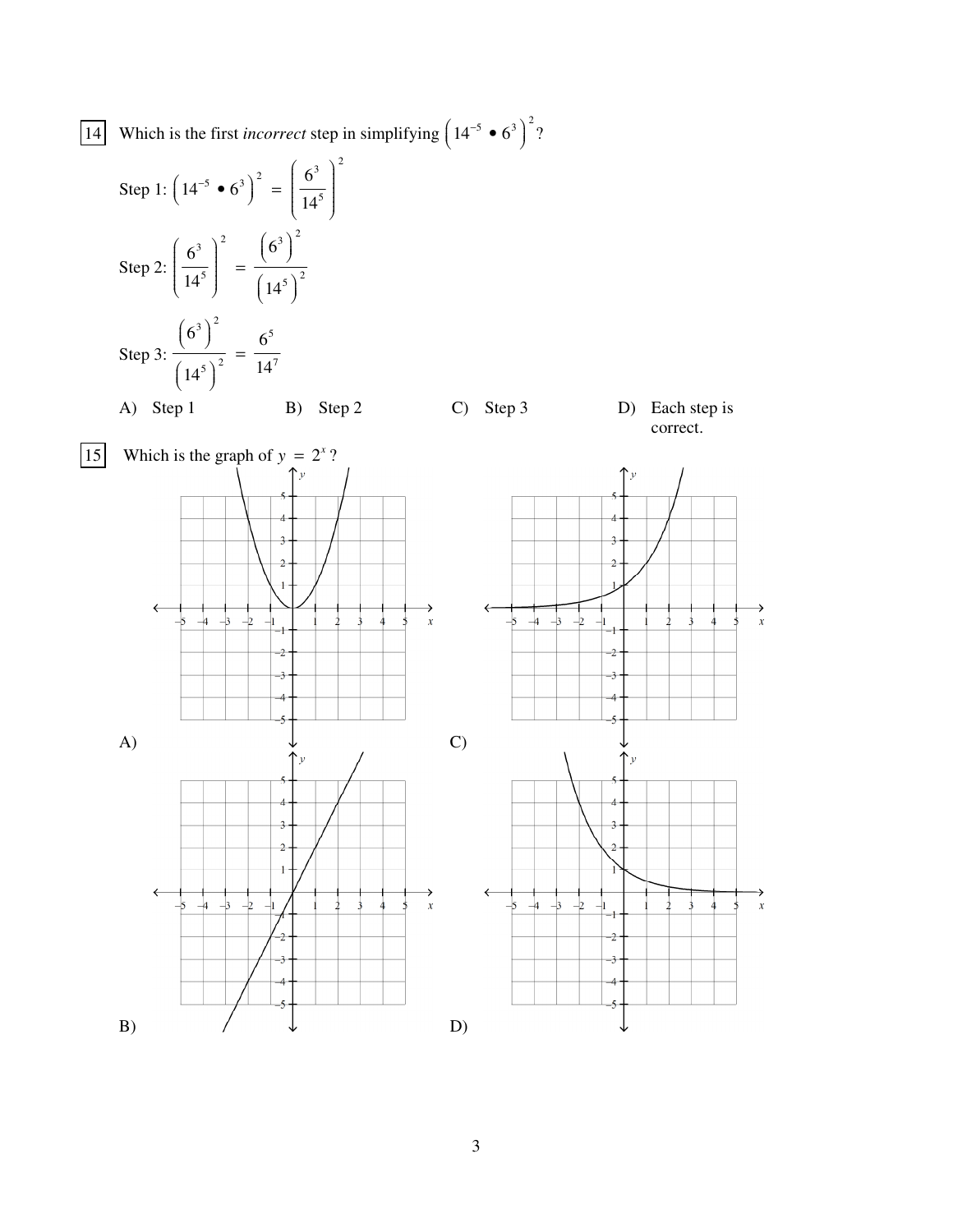$\boxed{16}$  An investment amount is growing exponentially with time, as shown in the table below.

|                 | Year             | <b>Amount of Investment</b>                                        |                   |  |                |                                                                                                                         |                  |                     |  |
|-----------------|------------------|--------------------------------------------------------------------|-------------------|--|----------------|-------------------------------------------------------------------------------------------------------------------------|------------------|---------------------|--|
|                 |                  |                                                                    |                   |  |                |                                                                                                                         |                  |                     |  |
|                 | $\boldsymbol{0}$ |                                                                    | \$10,000          |  |                |                                                                                                                         |                  |                     |  |
|                 | $\mathbf{1}$     |                                                                    | \$10,400          |  |                |                                                                                                                         |                  |                     |  |
|                 | 5                |                                                                    | \$12,167          |  |                |                                                                                                                         |                  |                     |  |
|                 |                  |                                                                    |                   |  |                | Which of the following equations expresses the investment amount, $y$ , present at any time, $t$ ?                      |                  |                     |  |
|                 |                  | A) $y = 10,000(0.04)^T$                                            |                   |  |                | C) $y = 10,000(1.04)^t$                                                                                                 |                  |                     |  |
|                 |                  | B) $y = 10,000(1.04)^{\frac{1}{4}}$                                |                   |  |                | D) $y = 10,000 + 1.04t$                                                                                                 |                  |                     |  |
| $\overline{17}$ |                  | Simplify: $9^{-5/2}$                                               |                   |  |                |                                                                                                                         |                  |                     |  |
|                 |                  | A) $\frac{1}{243}$                                                 | $B) -22.5$        |  |                | $C) -3.6$                                                                                                               |                  | D) $-\frac{45}{18}$ |  |
| 18              |                  | quail population.                                                  |                   |  |                | An initial population of 895 quail increases at an annual rate of 7%. Write an exponential function to model the        |                  |                     |  |
|                 |                  | A) $f(x) = 895(1.07)^x$                                            |                   |  |                | C) $f(x) = 895(0.07)^x$                                                                                                 |                  |                     |  |
|                 |                  | B) $f(x) = 895(7)^x$                                               |                   |  |                | D) $f(x) = (895 \cdot 0.07)^{x}$                                                                                        |                  |                     |  |
| <sup>19</sup>   |                  | Condense: $3 \ln x - 2 \ln c$                                      |                   |  |                |                                                                                                                         |                  |                     |  |
|                 |                  | A) $\ln \frac{x^3}{c^2}$                                           |                   |  |                | B) $\ln(x^3 + c^2)$ C) $\ln(x^3 - c^2)$ D) $\ln x^3 c^2$                                                                |                  |                     |  |
| 20              |                  | Simplify $\ln e^3$ .                                               |                   |  |                |                                                                                                                         |                  |                     |  |
|                 | $(A)$ 3          |                                                                    | B) $\frac{1}{3e}$ |  | $\mathbf{C}$   | 3e                                                                                                                      | D) $\frac{1}{3}$ |                     |  |
| 21              |                  | Which of these is <i>not</i> equivalent to $\log_5 12$ ?           |                   |  |                |                                                                                                                         |                  |                     |  |
|                 |                  | A) $\log_5 2 + \log_5 2 + \log_5 3$                                |                   |  | $\mathbf{C}$   | $\frac{\log 12}{\log 5}$                                                                                                |                  |                     |  |
|                 |                  | B) $(\log_5 2)(\log_5 2)(\log_5 3)$                                |                   |  |                | D) $\log_5 24 - \log_5 2$                                                                                               |                  |                     |  |
| 22              |                  | Which of these is <i>not</i> equivalent to $\log_4 \frac{45}{9}$ ? |                   |  |                |                                                                                                                         |                  |                     |  |
|                 | A)               | $\frac{\log_4 45}{\log_4 45}$<br>log <sub>4</sub> 9                |                   |  |                | C) $\log_4 45 - \log_4 9$                                                                                               |                  |                     |  |
|                 | B)               | $\log_4 5$                                                         |                   |  |                | D) $\frac{\log 5}{\log 4}$                                                                                              |                  |                     |  |
| 23              |                  |                                                                    |                   |  |                | If x is a real number, for what values of x is the equation $\frac{x^2 + 2x - 15}{2x^2 + 10x} = \frac{x - 3}{2x}$ true? |                  |                     |  |
|                 | A)               | all values of $x$                                                  |                   |  | $\mathbf{C}$ ) | no values of $x$                                                                                                        |                  |                     |  |

B) some values of  $x$ D) impossible to determine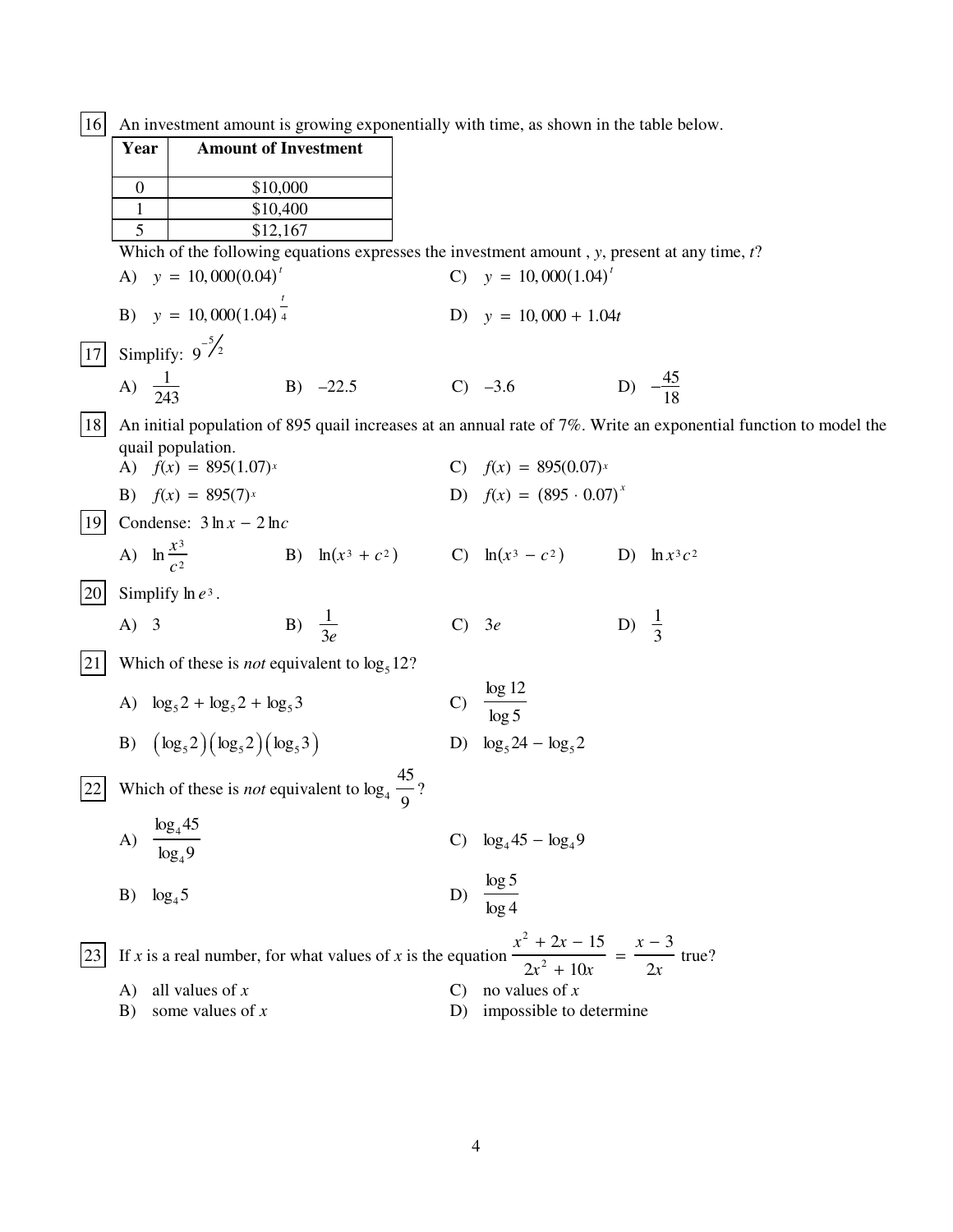24 On a recent test, Deanna wrote the equation  $\sqrt{4x^2} = 2x$ . Which of the following statements is correct about the statement she wrote?

- A) The equation is always true.
- B) The equation is never true when  $x < 0$ .
- C) The equation is never true when  $x \leq 0$ .
- D) The equation is never true.

25 If  $\bar{x}$  is a real number, which of the following statements is correct about the equation  $12x + 4$ 2  $=\frac{24x+16}{x}$ 4 ?

- A) The equation is always true.
- B) The equation is always true, except when  $x = -\frac{1}{x}$ 3 or  $x = -\frac{2}{3}$ 3 .
- C) The equation is sometimes true.
- D) The equation is never true.

26 The asymptotes of the hyperbola graphed below are  $y = \pm \frac{9}{5}$ 5 *x*. What is the equation of the hyperbola?

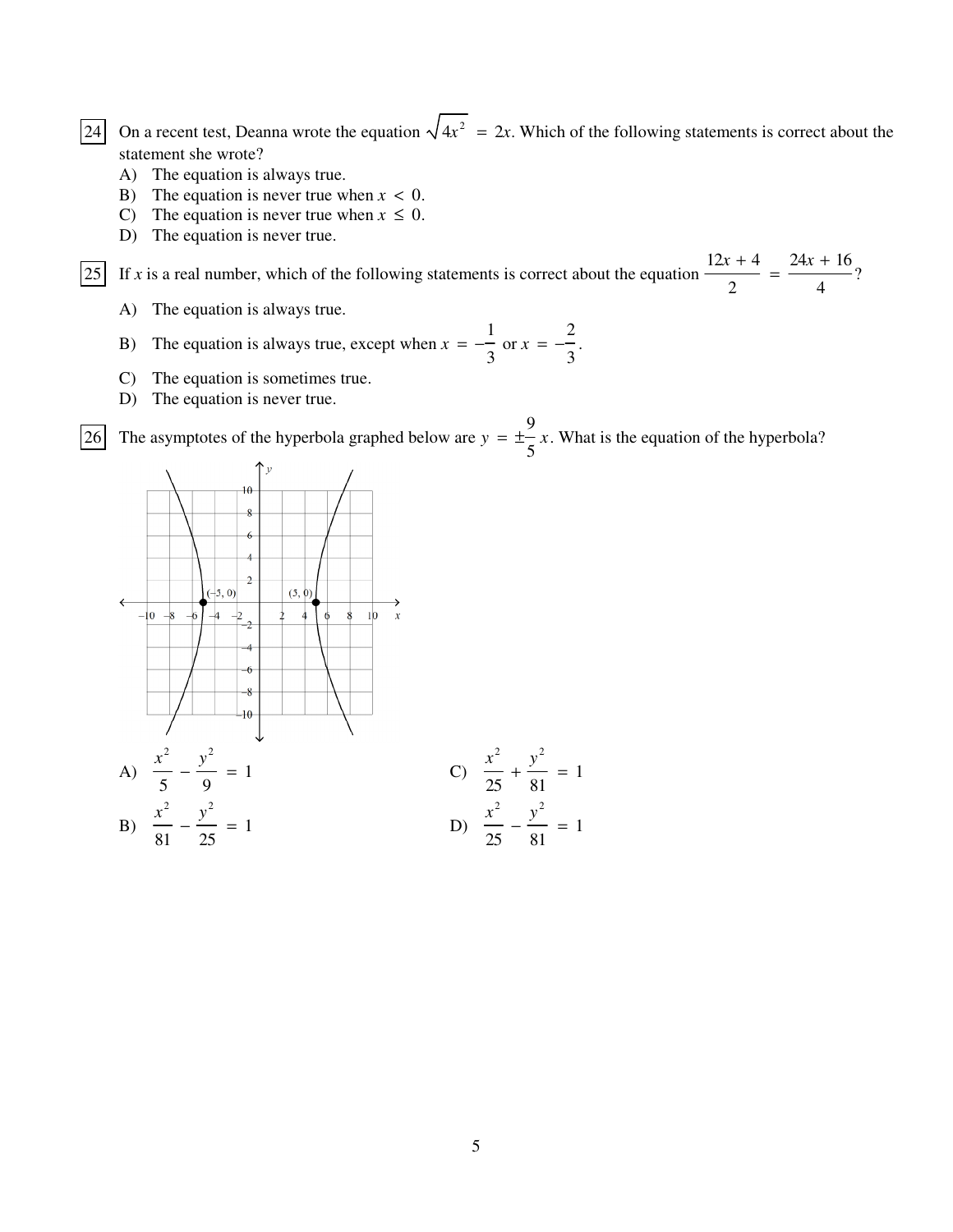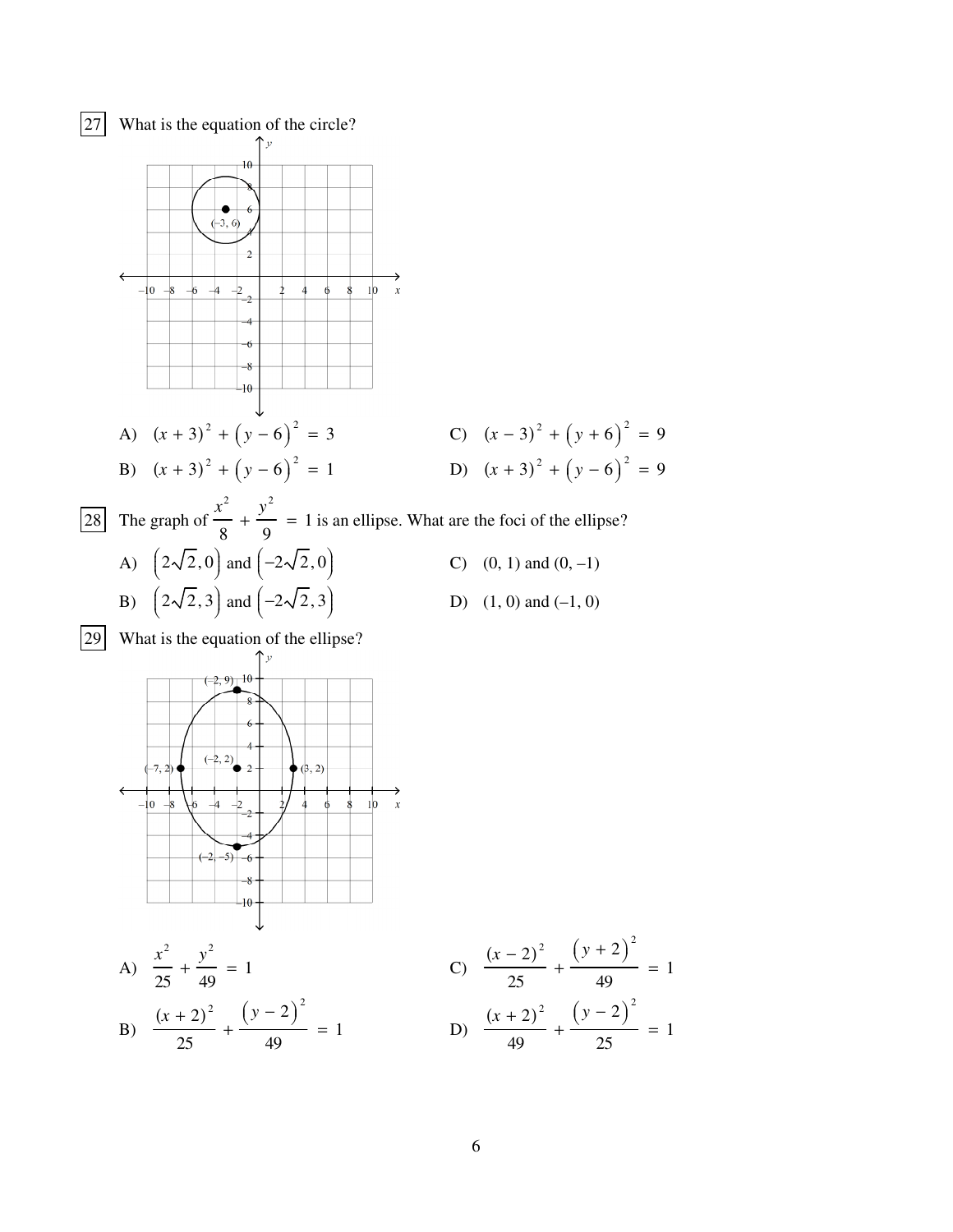The graph of  $16x^2 - 4y^2 = 64$  is a hyperbola. Which set of equations represents the asymptotes of the  $30<sup>1</sup>$ hyperbola's graph? A)  $y = \frac{1}{4}x, y = -\frac{1}{4}x$ C)  $y = 2x, y = -2x$ B)  $y = \frac{1}{2}x, y = -\frac{1}{2}x$ D)  $y = 4x, y = -4x$  $|31|$   $x^2 - 6y^2 - 28x + 24y + 148 = 0$ What is the graph of the equation of the conic given above? A) circle B) ellipse C) parabola D) hyperbola  $\begin{array}{|c|c|c|c|c|}\n\hline\n32 & x^2 + y^2 + 8x - 16y + 72 = 0\n\end{array}$ What is the standard form of the equation of the conic given above? A)  $(x+4)^2 + (y-8)^2 = 80$ C)  $(x+4)^2 + (y-8)^2 = 8$ B)  $(x+4)^2 + (y-8)^2 = 152$ D)  $(x+4)^2 + (y-8)^2 = 2\sqrt{2}$  $\begin{bmatrix} 33 \\ 4x^2 - 9y^2 - 8x - 54y - 113 = 0 \end{bmatrix}$ What is the standard form of the equation of the conic given above? A)  $\frac{(x-1)^2}{2} - \frac{(y+3)^2}{4} = 1$ C)  $4(x-1)^2 - 9(y+3)^2 = 123$ D)  $\frac{(x-1)^2}{40.5} + \frac{(y+3)^2}{20} = 1$ B)  $\frac{(x-1)^2}{40.5} - \frac{(y+3)^2}{20} = 1$  $|34|$  6x<sup>2</sup> + 48x – y + 105 = 0 What is the graph of the equation of the conic given above? A) circle B) ellipse C) parabola D) hyperbola  $|35|$   $6x^2 + 8y^2 - 132x - 160y + 1478 = 0$ What is the graph of the equation of the conic given above? B) ellipse A) circle C) parabola D) hyperbola [36] Liz asked Charlie to pick her up a cup of frozen yogurt. She asked for any two toppings from these six: chocolate chips, granola, peanuts, raspberries, walnuts, and strawberries. What is the probability that Charlie brings her a frozen yogurt topped with chocolate chips and raspberries? B)  $\frac{1}{15}$ C)  $\frac{1}{12}$ D)  $\frac{1}{3}$ A)  $\frac{1}{30}$  $|37|$ Jackson has homework in 5 of his classes: Spanish, History, Math, English, and Science. If he randomly chooses the order in which to study, what is the probability that he does Math first, Science second, and Spanish third?

A) 
$$
\frac{1}{10}
$$
 \t\t B)  $\frac{1}{20}$  \t\t C)  $\frac{1}{30}$  \t\t D)  $\frac{1}{60}$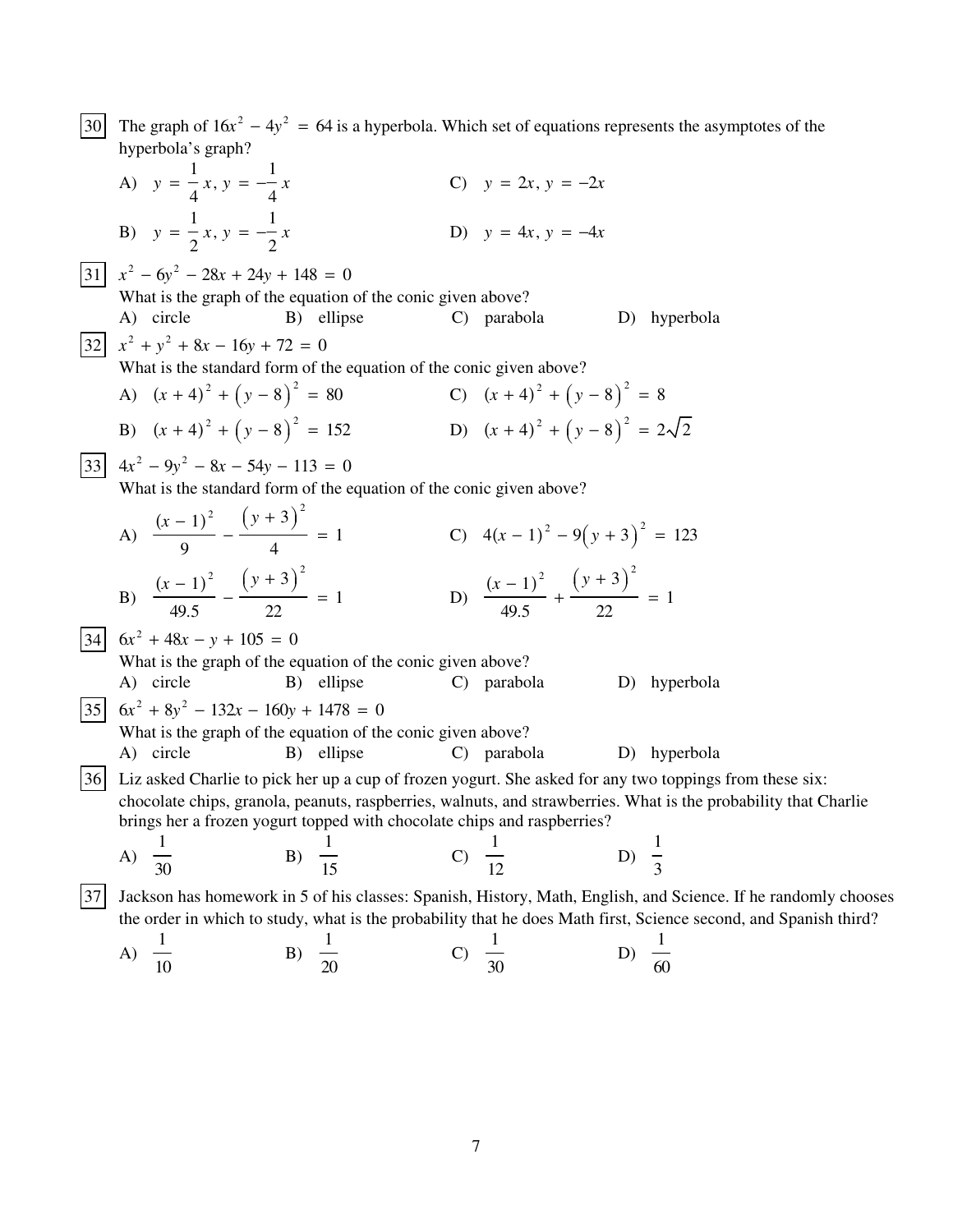38 The table shows the results of a survey of college students. Find the probability that a student's first class of the day is a humanities class, given the student is male.

First Class of the Day for College Students

|           |                                                                                  | <b>Male</b>      | Female       |                             |         |                                                                                                            |
|-----------|----------------------------------------------------------------------------------|------------------|--------------|-----------------------------|---------|------------------------------------------------------------------------------------------------------------|
|           | <b>Humanities</b>                                                                | 70               | 80           |                             |         |                                                                                                            |
|           | <b>Science</b>                                                                   | 50               | 80           |                             |         |                                                                                                            |
|           | <b>Other</b>                                                                     | 60               | 70           |                             |         |                                                                                                            |
|           | A) 0.171                                                                         | B) 0.467         | C)           | 0.269                       | D)      | 0.389                                                                                                      |
| 39        | What is the rule for the following sequence? $3, 14, 25, \dots$ ?                |                  |              |                             |         |                                                                                                            |
|           | A) $a_n = 3 + 11n$                                                               |                  |              | C) $a_n = 3n + 11$          |         |                                                                                                            |
|           | B) $a_n = n + 11$                                                                |                  |              | D) $a_n = 11n - 8$          |         |                                                                                                            |
| 40        | What is the 35th term of the sequence 5, 11, 17, $\cdots$ ?                      |                  |              |                             |         |                                                                                                            |
|           | A) 41                                                                            | B) 181           | $\mathbf{C}$ | 209                         | D)      | 215                                                                                                        |
| 41        | What is the sum of the first 6 terms of the series $2 + 10 + 50 + \cdots$ ?      |                  |              |                             |         |                                                                                                            |
|           | A) 297                                                                           | B) 322           |              | $C)$ 7,812                  | D       | 39,062                                                                                                     |
| $42\vert$ | What is the sum of the series $1 - \frac{1}{4} + \frac{1}{16} - \cdots$ ?        |                  |              |                             |         |                                                                                                            |
|           | A) $\overline{3}$                                                                | B) $\frac{4}{5}$ | $C$ ) 0      |                             | D)      | no sum                                                                                                     |
| 43        | Is the sequence geometric? If so, identify the common ratio. $2, -4, -16, -36, $ |                  |              |                             |         |                                                                                                            |
|           | A) yes, $-2$                                                                     | $B)$ yes, 2      |              | C) yes, $-3$                | $D)$ no |                                                                                                            |
| 44        |                                                                                  |                  |              |                             |         | Find the mean and standard deviation of the of data. Round to the nearest tenth. 20, 16, 18, 14, 9, 20, 16 |
|           | A) mean = $16$ ;                                                                 |                  | $\mathbf{C}$ | mean = $16$ ;               |         |                                                                                                            |
|           | standard deviation $= 3.6$                                                       |                  |              | standard deviation $= 12.7$ |         |                                                                                                            |
|           | mean = $16.1$ ;<br>B)                                                            |                  | D)           | mean = $16.1$ ;             |         |                                                                                                            |
|           | standard deviation $= 3.6$                                                       |                  |              | standard deviation $= 12.7$ |         |                                                                                                            |

 $\,8\,$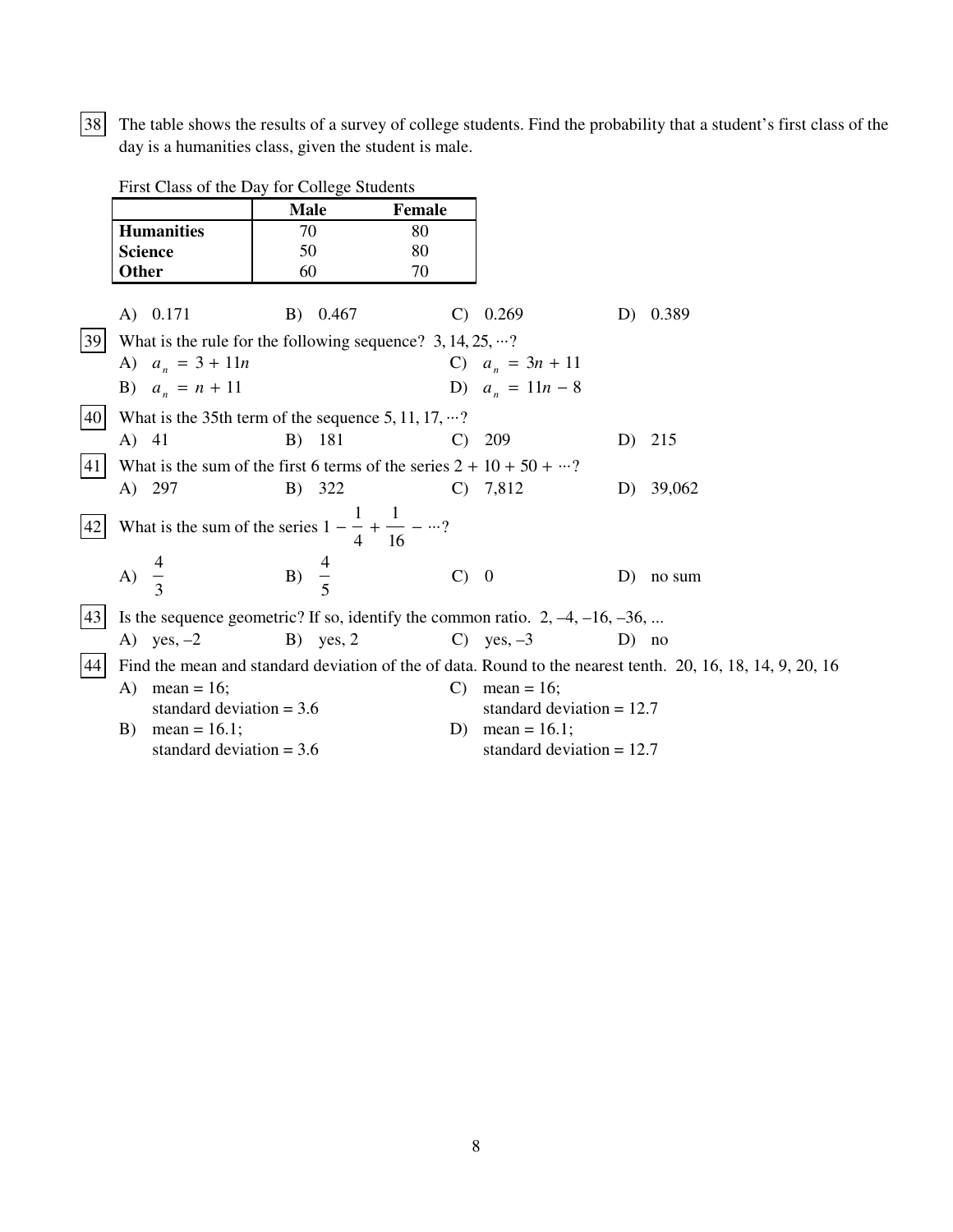## **2nd Semester Final Review Answer Section**

| $\mathbf{1}$    | ANS: B |  | STA: CA A2 7.0                            |
|-----------------|--------|--|-------------------------------------------|
| 2               | ANS: B |  | STA: CA A2 7.0                            |
| 3               | ANS: D |  | STA: CA A2 7.0                            |
| 4               | ANS: C |  | STA: CA A2 7.0                            |
| 5               | ANS: D |  | STA: CA A2 7.0                            |
| 6               | ANS: A |  | STA: CA A2 7.0                            |
| $\tau$          | ANS: D |  | STA: CA A2 11.0                           |
| 8               | ANS: B |  | STA: CA A2 11.0                           |
| 9               | ANS: B |  | STA: CA A2 11.1                           |
| 10 <sup>1</sup> | ANS: C |  | STA: CA A2 11.1                           |
| 11              | ANS: D |  | STA: CA A2 11.2                           |
| 12              | ANS: C |  | STA: CA A2 11.2                           |
| 13              | ANS: B |  | STA: CA A2 11.2                           |
| 14              | ANS: C |  | STA: CA A2 11.2                           |
| 15              | ANS: C |  | STA: CA A2 12.0                           |
| 16              | ANS: C |  | STA: CA A2 12.0                           |
| <b>17</b>       | ANS: A |  | STA: CA A2 12.0                           |
| <sup>18</sup>   | ANS: A |  | STA: CA A2 12.0                           |
| 19              | ANS: A |  | STA: CA A2 13.0   CA A2 14.0   CA A2 15.0 |
| 20              | ANS: A |  | STA: CA A2 13.0   CA A2 14.0   CA A2 15.0 |
| 21              | ANS: B |  | STA: CA A2 14.0                           |
| 22              | ANS: A |  | STA: CA A2 14.0                           |
| 23              | ANS: B |  | STA: CA A2 15.0                           |
| 24              | ANS: B |  | STA: CA A2 15.0                           |
| 25              | ANS: D |  | STA: CA A2 15.0                           |
| 26              | ANS: D |  | STA: CA A2 16.0                           |
| 27              | ANS: D |  | STA: CA A2 16.0                           |
| 28              | ANS: C |  | STA: CA A2 16.0                           |
| 29              | ANS: B |  | STA: CA A2 16.0                           |
| 30              | ANS: C |  | STA: CA A2 16.0                           |
| 31              | ANS: D |  | STA: CA A2 17.0                           |
| 32              | ANS: C |  | STA: CA A2 17.0                           |
| 33              | ANS: A |  | STA: CA A2 17.0                           |
| 34              | ANS: C |  | STA: CA A2 17.0                           |
| 35              | ANS: B |  | STA: CA A2 17.0                           |